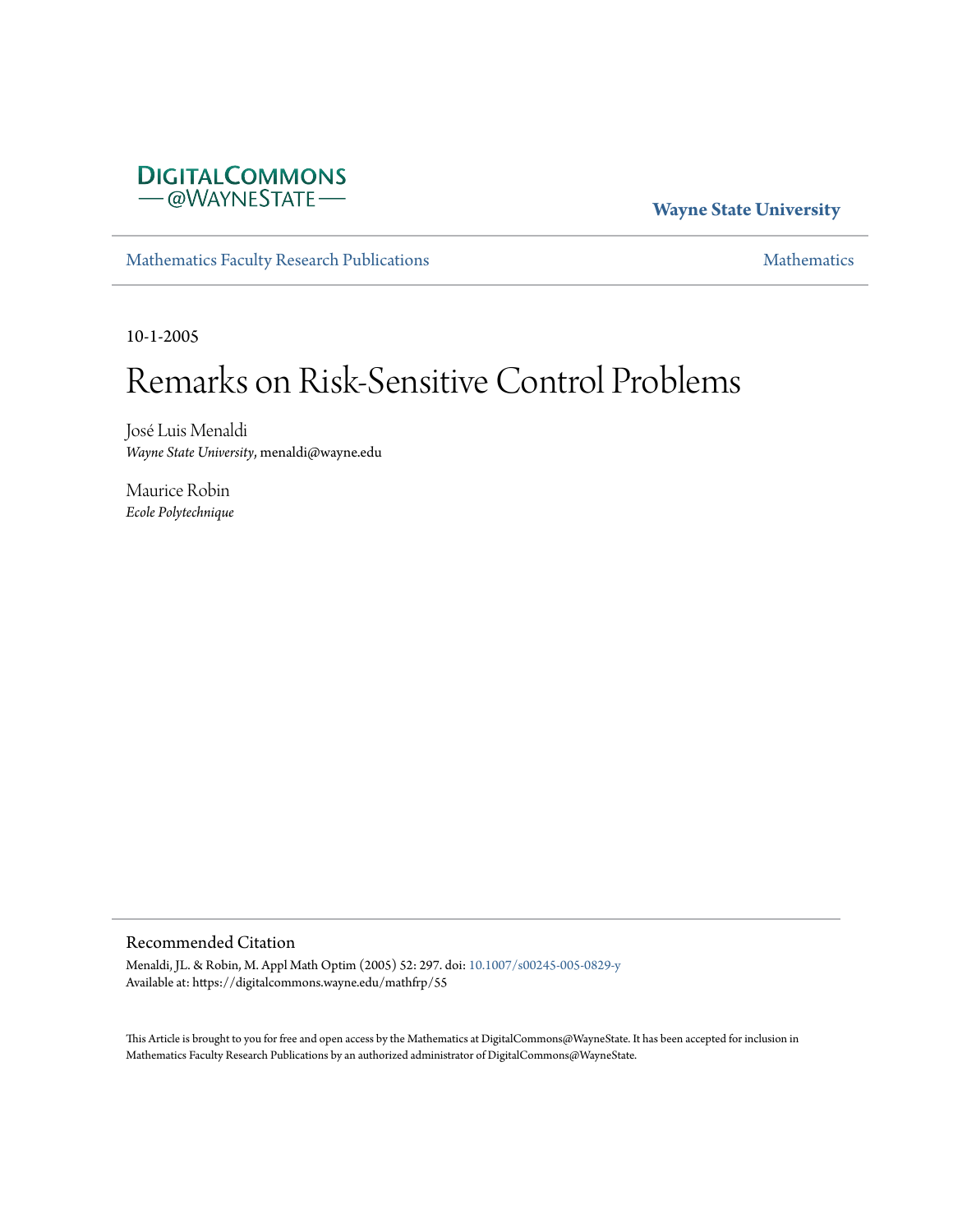## <span id="page-1-0"></span>Remarks on Risk-sensitive Control Problems

JOSÉ-LUIS MENALDI

Wayne State University Department of Mathematics Detroit, Michigan 48202, USA (e-mail: jlm@math.wayne.edu) MAURICE ROBIN

Ecole Polytechnique 91128 Palaiseau, France (e-mail: maurice.robin@polytechnique.fr)

#### **Abstract**

The main purpose of this paper is to investigate the asymptotic behavior of the discounted risk-sensitive control problem for periodic diffusion processes when the discount factor  $\alpha$  goes to zero. If  $u_{\alpha}(\theta, x)$ denotes the optimal cost function,  $\theta$  being the risk factor, then it is shown that  $\lim_{\alpha\to 0} \alpha u_{\alpha}(\theta, x) = \xi(\theta)$  where  $\xi(\theta)$  is the average on  $[0, \theta]$ of the optimal cost of the (usual) infinite horizon risk-sensitive control problem.

## **1 Introduction**

Let us consider a simple stochastic control model given by the following Itô equation

$$
\mathrm{d}x_t = b(x_t, v_t)\mathrm{d}t + \sqrt{2}\,\mathrm{d}B_t, \qquad x_0 = x,\tag{1.1}
$$

where x is the state of the system in  $\mathbb{R}^d$  and v is the control in  $\mathbb{R}^m$ . For a parameter  $\theta \neq 0$ , the functional cost is

$$
I_{\alpha}(\theta, x, v) = \frac{1}{\theta} \ln \left( \mathbb{E} \left\{ \exp \left[ \theta \int_0^{\infty} e^{-\alpha t} \varphi(x_t, v_t) dt \right] \right\} \right), \tag{1.2}
$$

and the value function is, for  $\theta > 0$ ,

$$
u_{\alpha}(\theta, x) = \inf_{v} I_{\alpha}(\theta, x, v), \qquad (1.3)
$$

and we exchange inf with the sup for  $\theta < 0$ . However, in the sequel, we consider only  $\theta > 0$  for the sake of simplicity.

The aim of this paper is to investigate the asymptotic behavior of  $\alpha u_\alpha$  when  $\alpha$  goes to zero.

Nagai [\[10\]](#page-14-0) studied the asymptotic behavior of the finite horizon risk-sensitive control problem, namely,

$$
J(T, x, v) = \frac{1}{\theta} \ln \left( \mathbb{E} \left\{ \exp \left[ \theta \int_0^T \varphi(x_t, v_t) dt \right] \right\} \right)
$$
 (1.4)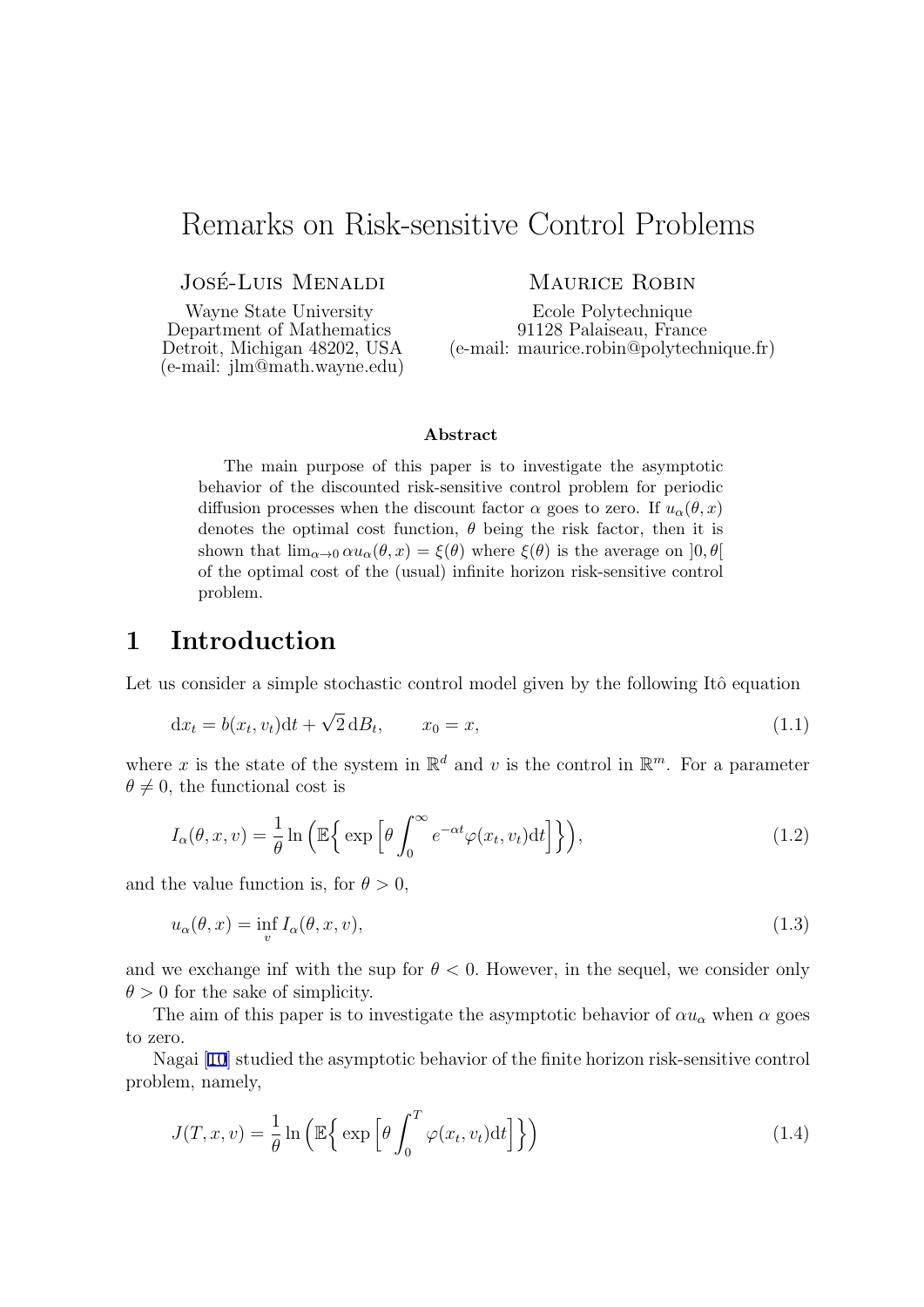<span id="page-2-0"></span>and shows that if  $\theta$  is fixed and

$$
u_T(t,x) = \inf_{v} J(T-t,x,v)
$$
\n(1.5)

then

$$
\lim_{T \to \infty} \frac{1}{T} u_T(T, x) = \chi, \text{ (constant)},
$$

and

$$
\lim_{T \to \infty} [u_T(T, x) - u_T(0, x)] = z(x), \text{ (function)},
$$

where the couple  $(\chi, z)$  satisfies the equation

$$
\chi = \Delta z + \theta |Dz|^2 + \inf_{v} \{ \varphi + b \cdot \nabla z \}.
$$
 (1.6)

Clearly,  $(\chi, z)$  may depends on  $\theta$ .

We will see in Section 2, that the HJB equation for ([1.3](#page-1-0)) is

$$
-\alpha \left(u_{\alpha} + \theta \frac{\partial u_{\alpha}}{\partial \theta}\right) + \Delta u_{\alpha} + \theta |\nabla u_{\alpha}|^2 + \inf_{v} \left\{\varphi + b \cdot \nabla u_{\alpha}\right\} = 0. \tag{1.7}
$$

Comparing (1.6) and (1.7), we can anticipate that

$$
\alpha \left( u_{\alpha} + \theta \frac{\partial u_{\alpha}}{\partial \theta} \right) \to \chi(\theta), \text{ as } \alpha \to 0.
$$
 (1.8)

In other words, assume that there exists  $\xi(\theta)$  (independent of *x*) such that

$$
\alpha u_{\alpha}(\theta, x) \to \xi(\theta)
$$
 and  $\alpha \frac{\partial u_{\alpha}}{\partial \theta}(\theta, x) \to \frac{d\xi(\theta)}{d\theta}$ ,

as  $\alpha \to 0$ , we would have, by (1.8),

$$
\chi(\theta) = \xi(\theta) + \theta \frac{\mathrm{d}\xi(\theta)}{\mathrm{d}\theta} = \frac{\mathrm{d}}{\mathrm{d}\theta} \big[\theta \,\xi(\theta)\big]
$$

and

$$
\xi(\theta) = \frac{1}{\theta} \int_0^{\theta} \chi(r) dr = \lim_{\alpha} \alpha u_{\alpha}(\theta, x). \tag{1.9}
$$

Notice that when  $\theta = 0$ , the equation (1.7) corresponds to the usual discounted control, e.g., see Bensoussan [\[1](#page-13-0)]. Condition (1.9) is precisely the result we will obtain here for the case of periodic diffusion (or reflected diffusions on a bounded region of  $\mathbb{R}^d$ ).

The risk-sensitive control problem for diffusion processes (in various cases) has been studied by several authors, particularly in connection with robust control and differential games, for instance, we refer to Jacobson [\[7](#page-14-0)], Bensoussan and Van Schuppen [[4](#page-13-0)], Whittle [\[12\]](#page-14-0), Fleming and McEneaney [\[6\]](#page-13-0), McEneaney [[8](#page-14-0)], Nagai [\[9](#page-14-0), [10\]](#page-14-0), Runolfsson [[11](#page-14-0)].

In Section 2, we obtain formally the HJB-equation for ([1.3](#page-1-0)), and a *verification theorem*. In Section 3, we study the discounted risk-sensitive problem, and in Section 4, we consider the asymptotic behavior when the discount factor goes to zero.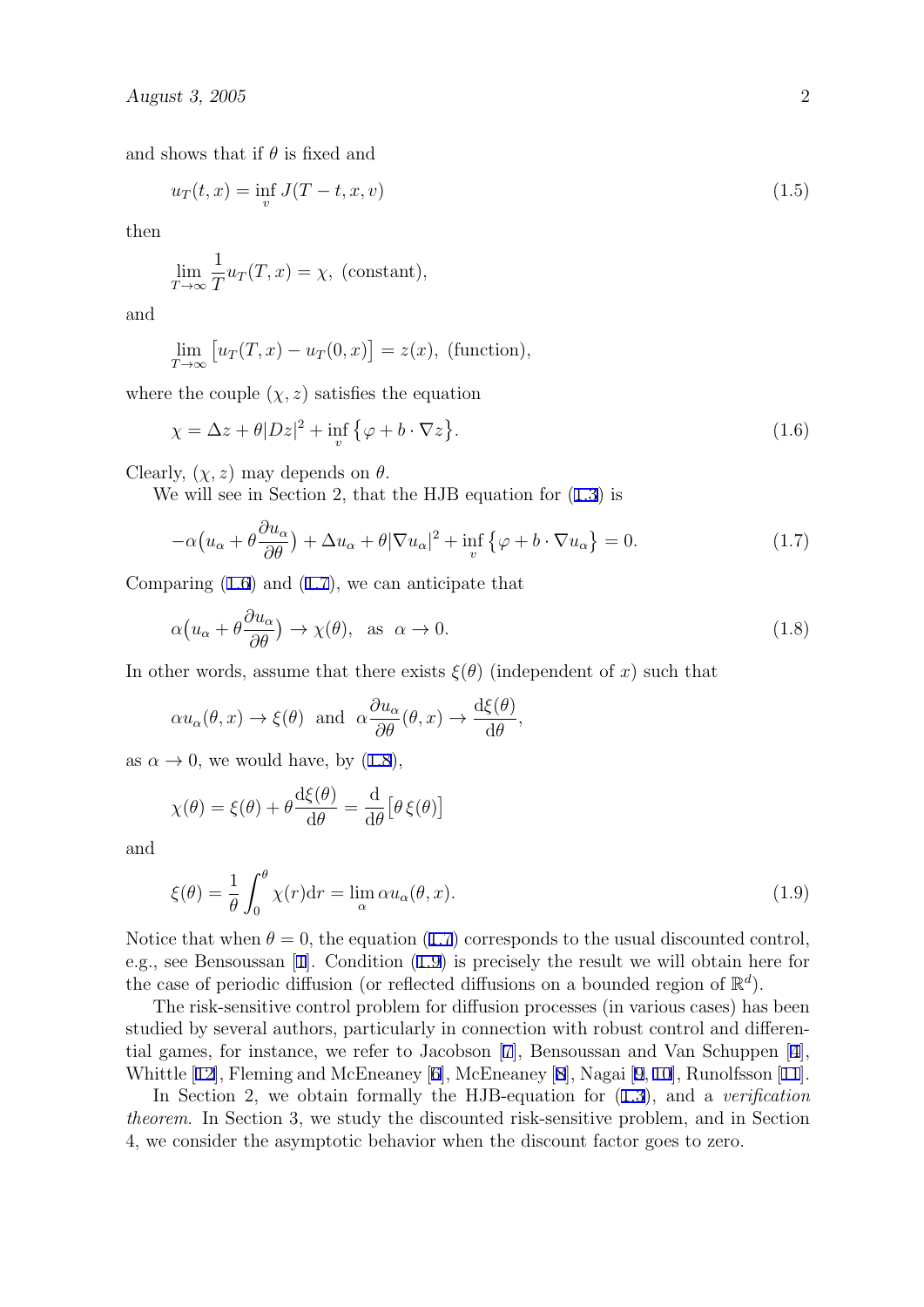# <span id="page-3-0"></span>**2 Formal Derivation of the HJB Equation**

We start with

$$
w_{\alpha}(\theta, x) = \inf_{v} \exp \left[ \theta I_{\alpha}(\theta, x, v) \right]. \tag{2.1}
$$

Formally, for any  $T > 0$  and for any Markov control  $v_t = v(x_t)$ , we argue as follows

$$
w_{\alpha}(\theta, x) = \inf_{v} \mathbb{E}_{x} \Big\{ \exp \Big[\theta \int_{0}^{T} e^{-\alpha t} \varphi((x_{t}, v_{t}) dt + \theta \int_{T}^{\infty} e^{-\alpha t} \varphi((x_{t}, v_{t}) dt] \Big] \Big\} =
$$
  

$$
= \inf_{v} \mathbb{E}_{x} \Big\{ \exp \Big[\theta \int_{0}^{T} e^{-\alpha t} \varphi((x_{t}, v_{t}) dt] \Big] \times
$$
  

$$
\times \mathbb{E}_{x_{T}} \Big\{ \exp \Big[\theta e^{-\alpha T} \int_{0}^{\infty} e^{-\alpha t} \varphi((x_{t}, v_{t}) dt] \Big] \Big\} \Big\}.
$$

Therefore (formally)

$$
w_{\alpha}(\theta, x) = \inf_{v/[0,T]} \mathbb{E}_x \Big\{ \exp \Big[ \theta \int_0^T e^{-\alpha t} \varphi(x_t, v_t) dt \Big] w_{\alpha}(\theta e^{-\alpha T}, x_T) \Big\}.
$$

Using Itô's formula for  $w_\alpha(\theta e^{-\alpha T}, x_T)$ , and taking  $T > 0$  small, we obtain

$$
-\alpha\theta \frac{\partial w_{\alpha}}{\partial \theta} + \Delta w_{\alpha} + \inf_{v} \{ \theta \varphi w_{\alpha} + b \cdot \nabla w_{\alpha} \} = 0, \qquad (2.2)
$$

and clearly  $w_\alpha(0, x) = 1$ .

Next, we set  $w_{\alpha} = \exp(\theta u_{\alpha})$  to deduce

$$
-\alpha \left(u_{\alpha} + \theta \frac{\partial u_{\alpha}}{\partial \theta}\right) + \Delta u_{\alpha} + \theta |\nabla u_{\alpha}|^2 + \inf_{v} \left\{\varphi + b \cdot \nabla u_{\alpha}\right\} = 0. \tag{2.3}
$$

Remark that one should take

$$
u_{\alpha}(0,x) = \inf_{v} \mathbb{E}_{x} \Big\{ \int_{0}^{\infty} e^{-\alpha t} \varphi(x_t, v_t) dt \Big\},\tag{2.4}
$$

since, when  $\theta$  is small in ([1.2\)](#page-1-0) we have

$$
I_{\alpha}(\theta, x, v) = \mathbb{E}_{x} \Phi + \theta \mathbb{E}_{x} \Phi^{2} + O(\theta^{2}),
$$

where

$$
\Phi = \int_0^\infty e^{-\alpha t} \varphi(x_t, v_t) \mathrm{d}t.
$$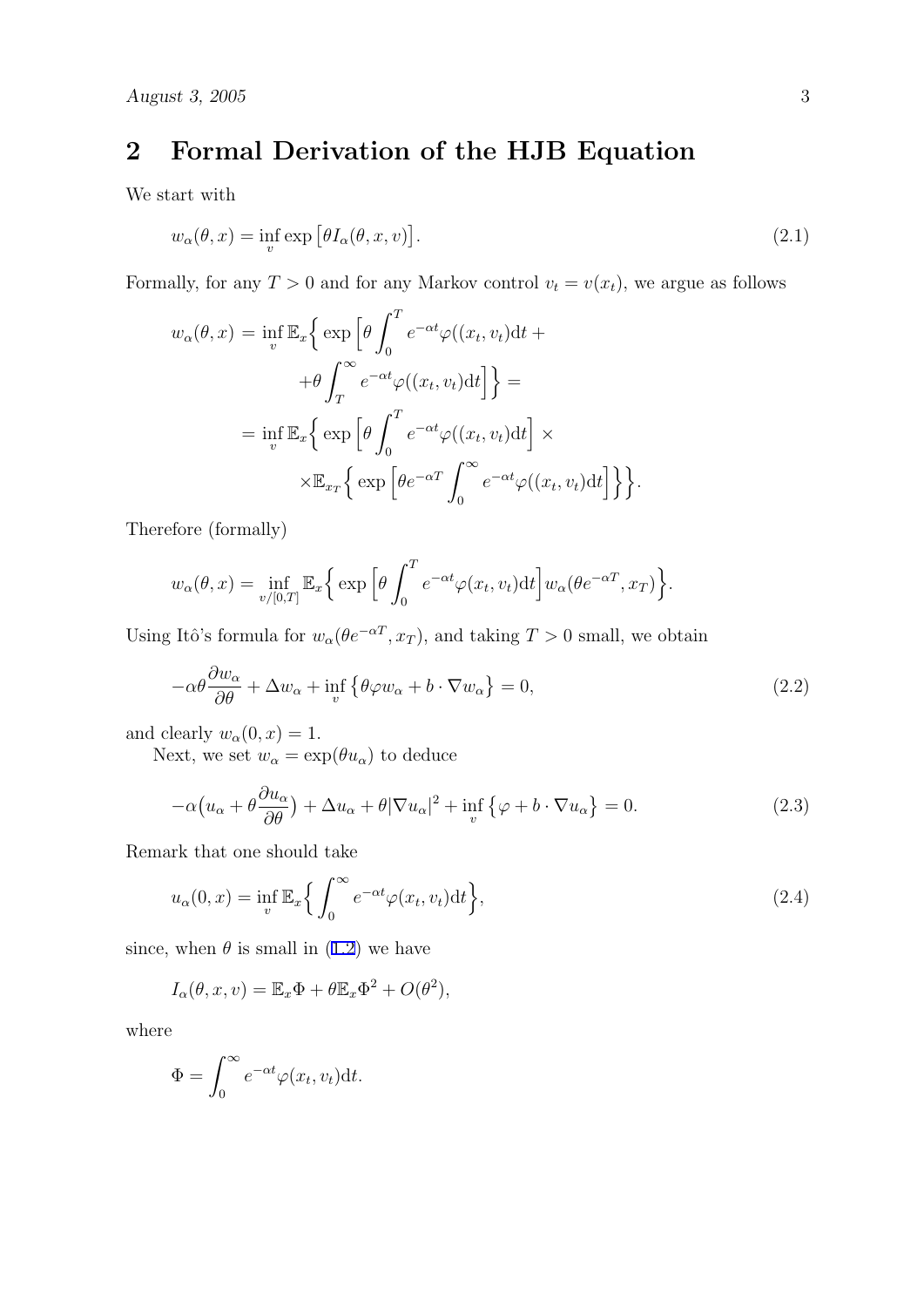<span id="page-4-0"></span>*August 3, 2005* 4

**Theorem 2.1** (implicit assumptions)**.** *Let us assume that there exists a smooth function*  $W(\theta, x)$  *such that* 

$$
-\alpha\theta \frac{\partial W}{\partial \theta} + \Delta W + \inf_{v} \{ \theta \varphi W + b \cdot \nabla W \} = 0, \qquad (2.5)
$$

*and*  $W(\theta, x) \rightarrow 1$  *as*  $\theta \rightarrow 0$ *, locally uniform in x. Also assume that there exists an optimal control v ∗ . Then*

$$
W(\theta, x) = w_{\alpha}(\theta, x). \tag{2.6}
$$

*Proof.* To see this, introduce  $\theta_t$  defined by

$$
\frac{\mathrm{d}\theta_t}{\mathrm{d}t} = -\alpha \theta_t, \qquad \theta_0 = \theta
$$

and

$$
\psi_T = \exp\Big\{\int_0^T \theta_t \varphi(x_t, v_t) \mathrm{d}t\Big\},\,
$$

for an arbitrary control  $v_s$ . By means of Feynman-Kac formula we get

$$
\mathbb{E}_x \{ \psi_T W(\theta_T, x_T) \} = W(\theta, x) +
$$
  
+ 
$$
\mathbb{E}_x \{ \int_0^T \psi_t \Big[ -\alpha \theta \frac{\partial W}{\partial \theta} + \Delta W + \theta \varphi W + b \cdot \nabla W \Big] dt \}.
$$

From the equation for *W* the last term is nonnegative, and therefore

$$
W(\theta, x) \leq \mathbb{E}_x \Big\{ W(\theta_T, x_T) \exp \Big[\theta \int_0^T e^{-\alpha t} \varphi(x_t, v_t) dt\Big] \Big\}.
$$

Hence, because  $\theta_T \to 0$  as  $T \to \infty$  and  $W(\theta_T, x_T) \to 1$  (locally uniform in  $x_T$ ) as  $\theta \to 0$ we deduce

$$
W(\theta, x) \leq \mathbb{E}_x \Big\{ \exp \Big[ \theta \int_0^\infty e^{-\alpha t} \varphi(x_t, v_t) dt \Big] \Big\},\
$$

i.e.,  $W(\theta, x) \leq w_\alpha(\theta, x)$ .

Similarly, using the optimal control *v <sup>∗</sup>* we obtain the equality.

 $\Box$ 

Clearly, as a Corollary, using *U* defined by  $W = \exp(\theta U)$  we obtain  $U = u_{\alpha}$ .

### **3 Discounted Risk-sensitive Problem**

Let  $(\Omega, \mathcal{F}, P)$  be a probability space with a filtration  $(\mathcal{F}_t : t \geq 0)$  and a standard *d*-dimensional  $\mathcal{F}_t$ -Brownian motion process  $(B_t : t \geq 0)$ . We are given *V* a compact metric space,  $X = [(\mathbb{R}^d) \mod (1)] \simeq ]0,1]^d$ 

$$
b: X \times V \to \mathbb{R}^d, \qquad \varphi: X \times V \to \mathbb{R}, \tag{3.1}
$$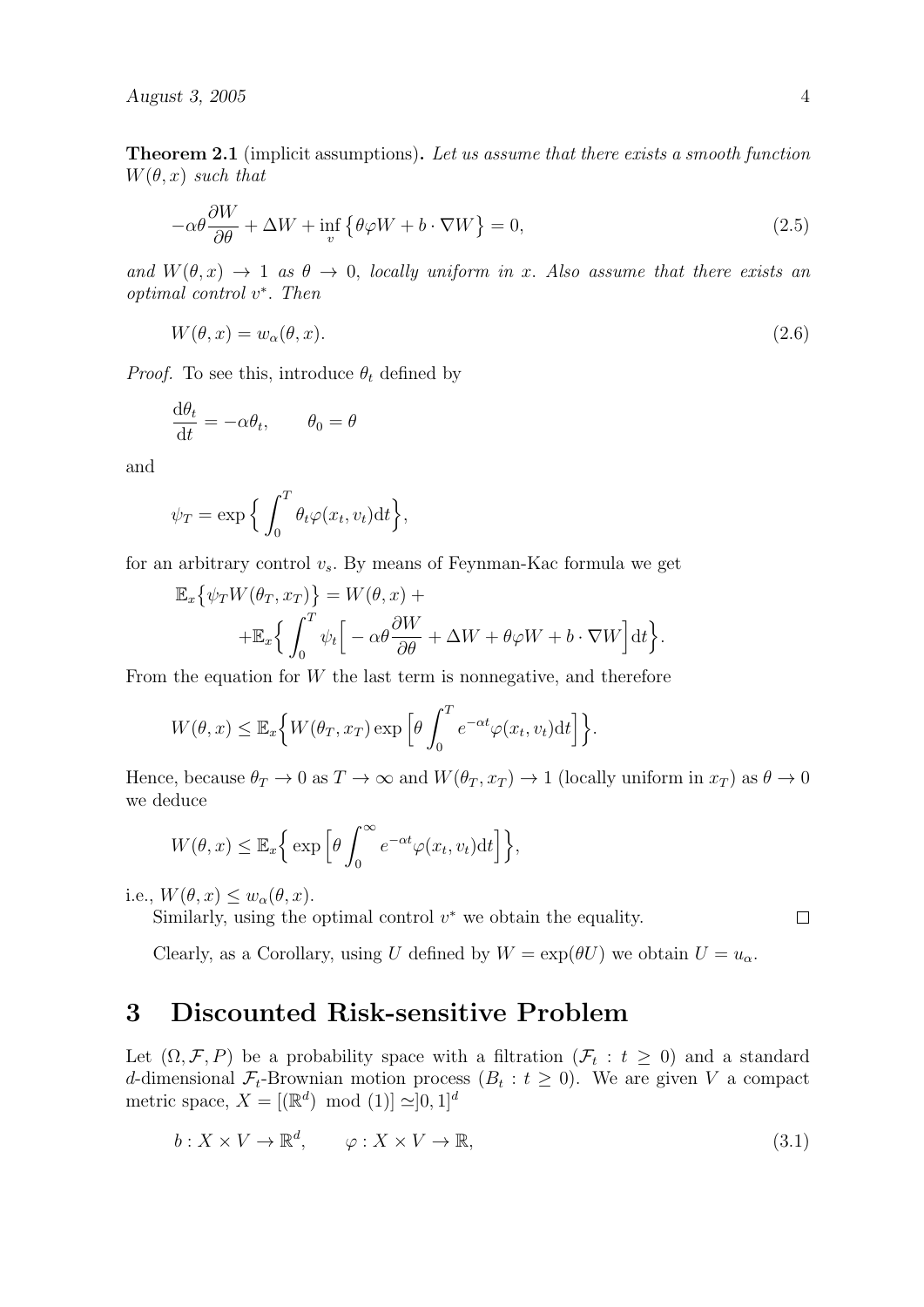<span id="page-5-0"></span>where  $b(x, y)$  and  $\varphi(x, y)$  are periodic in x with period 1 in each coordinate (as functions defined on  $\mathbb{R}^d$ , *b* is continuous in  $X \times V$  and Lipschitz continuous in *x*, namely,

$$
|b(x,v) - b(x',v)| \le M|x - x'|, \quad \forall x, \, x' \in X,\tag{3.2}
$$

 $\varphi$  is continuous and nonnegative.

The state equation is given by

$$
\begin{cases} dx_t = b(x_t, v_t)dt + \sqrt{2}dB_t, \quad t > 0, \\ x_0 = x \in X, \end{cases}
$$
\n(3.3)

where  $(v_t : t \geq 0)$  is any progressively measurable process with values in *V*.

As above, the cost is given by

$$
I_{\alpha}(\theta, x, v) = \frac{1}{\theta} \ln \mathbb{E}_{x} \left\{ \exp \left( \theta \int_{0}^{\infty} e^{-\alpha t} \varphi(x_t, v_t) dt \right) \right\},\tag{3.4}
$$

where  $\alpha > 0$  is the discount factor and  $\theta$  is a real parameter. For the sake of simplicity, we will consider only the case  $\theta > 0$ . The optimal cost function is

$$
u_{\alpha}(\theta, x) = \inf_{v} I_{\alpha}(\theta, x, v). \tag{3.5}
$$

*Remark* 3.1*.* One could avoid the assumption (3.2) that *b* is Lipschitz continuous and then define the state equation using the Girsanov transformation (e.g., see Bensoussan  $[1, Chapter 6]$  $[1, Chapter 6]$ .  $\Box$ 

As seen in Section [2,](#page-3-0) the HJB-equation for (3.5) is

$$
A_{\theta}u_{\alpha} + \alpha u_{\alpha} = H(\theta, x, Du_{\alpha}), \qquad (3.6)
$$

with  $u_{\alpha}$  periodic in  $x$ ,

$$
A_{\theta}u := \alpha \theta \partial_{\theta}u - \Delta u - \theta |Du|^2,
$$
  
\n
$$
H(\theta, x, p) := \inf_{v} \{ \varphi(x, v) + b(x, v) \cdot p \},
$$

and

$$
u_{\alpha}(0,x) = u_{\alpha}^{0}(x), \qquad (3.7)
$$

with

$$
A_0 u_\alpha^0 = H(0, x, Du_\alpha^0), \tag{3.8}
$$

and  $u^0_\alpha$  periodic. Note that  $Du$ ,  $\Delta u$  and  $\partial_\theta u$  denote the gradient in *x*, the Laplacian in  $x$ , and the partial derivative in  $\theta$ , respectively.

It is well known (e.g., see Bensoussan and Lions [[2,](#page-13-0) [3](#page-13-0)]) that (3.8) has a unique solution in  $W^{2,p}(X)$ ,  $2 \leq p < \infty$ . Without any lost of generality, we consider (3.6) with  $\theta$  in [0, 1].

First we study an auxiliary equation in *w,* namely,

$$
\alpha \theta \partial_{\theta} w - \Delta w = \inf_{v} \{ \theta \varphi w + b \cdot Dw \}, \qquad (3.9)
$$

with *w* periodic in *x* and  $w(0, x) = 1$ .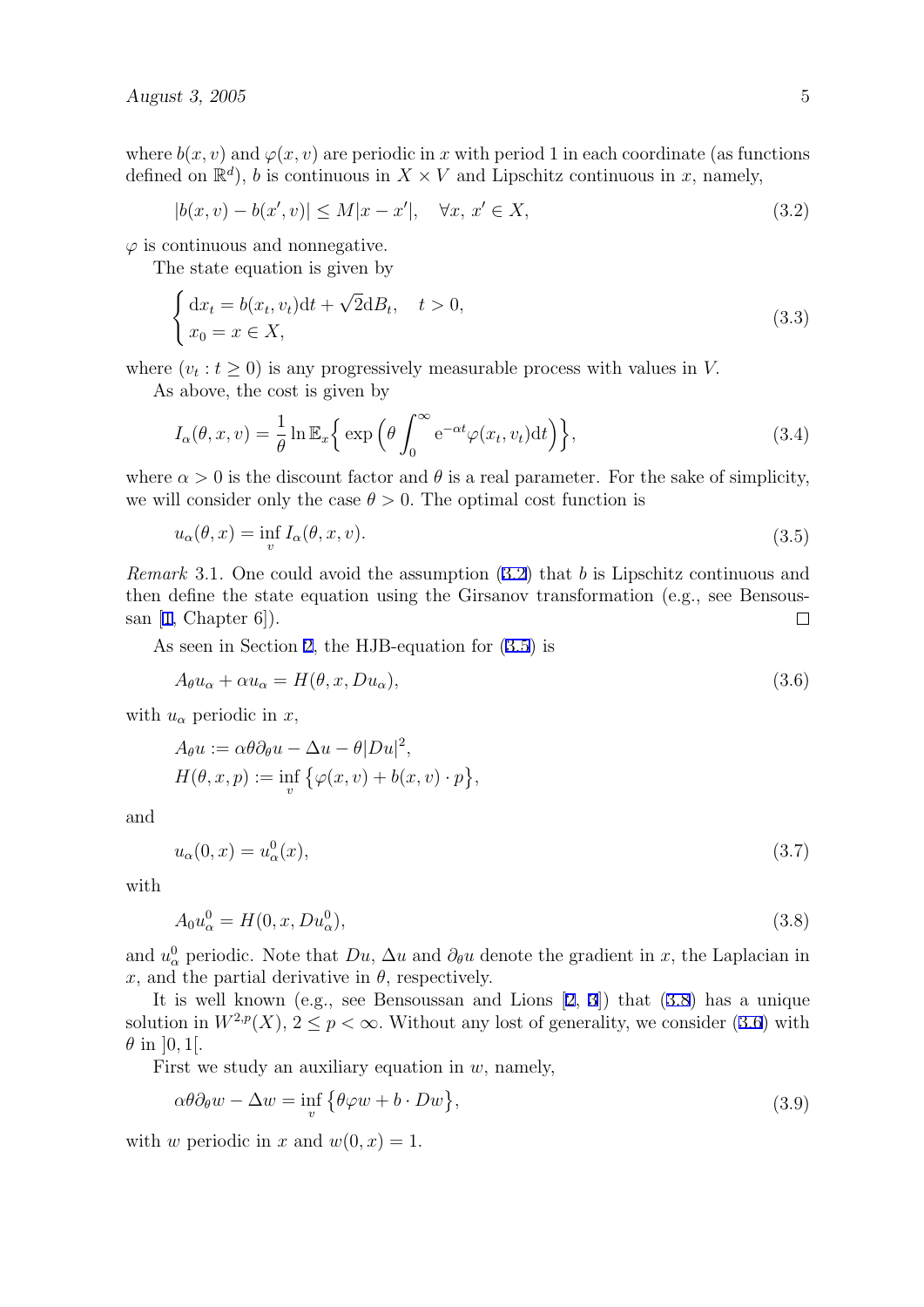**Proposition 3.2.** *Assuming* [\(3.1](#page-4-0)) *and* ([3.3\)](#page-5-0)*, there is a unique solution w of* ([3.9\)](#page-5-0) *in*  $H^1(]0, 1[ \times X)$  *such that w and*  $\partial_{\theta} w$  *belong to*  $L^{\infty}(]0, 1[ \times X)$ *.* 

*Proof.* We begin with the following equation for  $\varepsilon$  in [0, 1],

$$
\alpha \theta \partial_{\theta} w^{\varepsilon} - \Delta w^{\varepsilon} = \inf_{v} \{ \theta \varphi w^{\varepsilon} + b \cdot Dw^{\varepsilon} \}, \quad \theta \in ]\varepsilon, 1[,
$$
  
\n
$$
w^{\varepsilon}(\varepsilon, x) = h_{\varepsilon}(x), \quad x \in X,
$$
\n(3.10)

with  $w^{\varepsilon}$  periodic in *x* and

$$
h^{\varepsilon}(x) = e^{\frac{\varepsilon}{\alpha} ||\varphi||},\tag{3.11}
$$

where

$$
\|\varphi\|:=\sup_{x,v}|\varphi(x,v)|,
$$

and clearly  $h_{\varepsilon} \to 1$  as  $\varepsilon \to 0$ .

Since  $\theta$  belongs to  $\epsilon$ , 1[*,* equation (3.10) can be seen as a standard Cauchy problem and there is a unique solution  $w^{\varepsilon}$  in  $W_p^{1,2}(|\varepsilon,1[\times X), 2 \leq p < \infty$ . Therefore, we can interpret  $w^{\varepsilon}(\theta, x)$  as the following optimal cost

$$
w^{\varepsilon}(\theta, x) = \inf_{v} \mathbb{E}_{x} \left\{ h_{\varepsilon} \exp \left( \theta \int_{0}^{T_{\varepsilon}} e^{-\alpha t} \varphi(x_{t}, v_{t}) dt \right) \right\},
$$
\n(3.12)

by applying Itô formula to  $\psi_T w(\theta_T, x_T)$  with

$$
\theta_t := \theta e^{-\alpha t}, \quad \psi_T = \exp\left(\int_0^T \theta_t \varphi(x_t, v_t) dt\right),
$$

and where we have taken

$$
T_{\varepsilon} = \inf \{ t \ge 0 : \theta_t = \varepsilon \}, \quad \text{i.e.} \quad T_{\varepsilon} = \frac{\ln(\frac{\theta}{\varepsilon})}{\alpha}.
$$

Then we deduce

$$
0 \le w^{\varepsilon}(\theta, x) \le e^{\frac{\theta}{\alpha} ||\varphi||},\tag{3.13}
$$

for every  $\varepsilon > 0$ .

To show that  $\partial_{\theta}w^{\varepsilon}$  is uniformly (in  $\varepsilon > 0$ ) bounded in  $L^{\infty}([\varepsilon,1[\times X])$  for a fixed  $\alpha > 0$ , we consider the expression

$$
\left| \mathbb{E}_x \Big\{ h_\varepsilon \exp \left( (\theta + \delta) \int_0^{T_\varepsilon^{\delta}} e^{-\alpha t} \varphi(x_t, v_t) dt \right) \right\} - - \mathbb{E}_x \Big\{ h_\varepsilon \exp \left( \theta \int_0^{T_\varepsilon} e^{-\alpha t} \varphi(x_t, v_t) dt \right) \Big\} \right| \le I_1 + I_2,
$$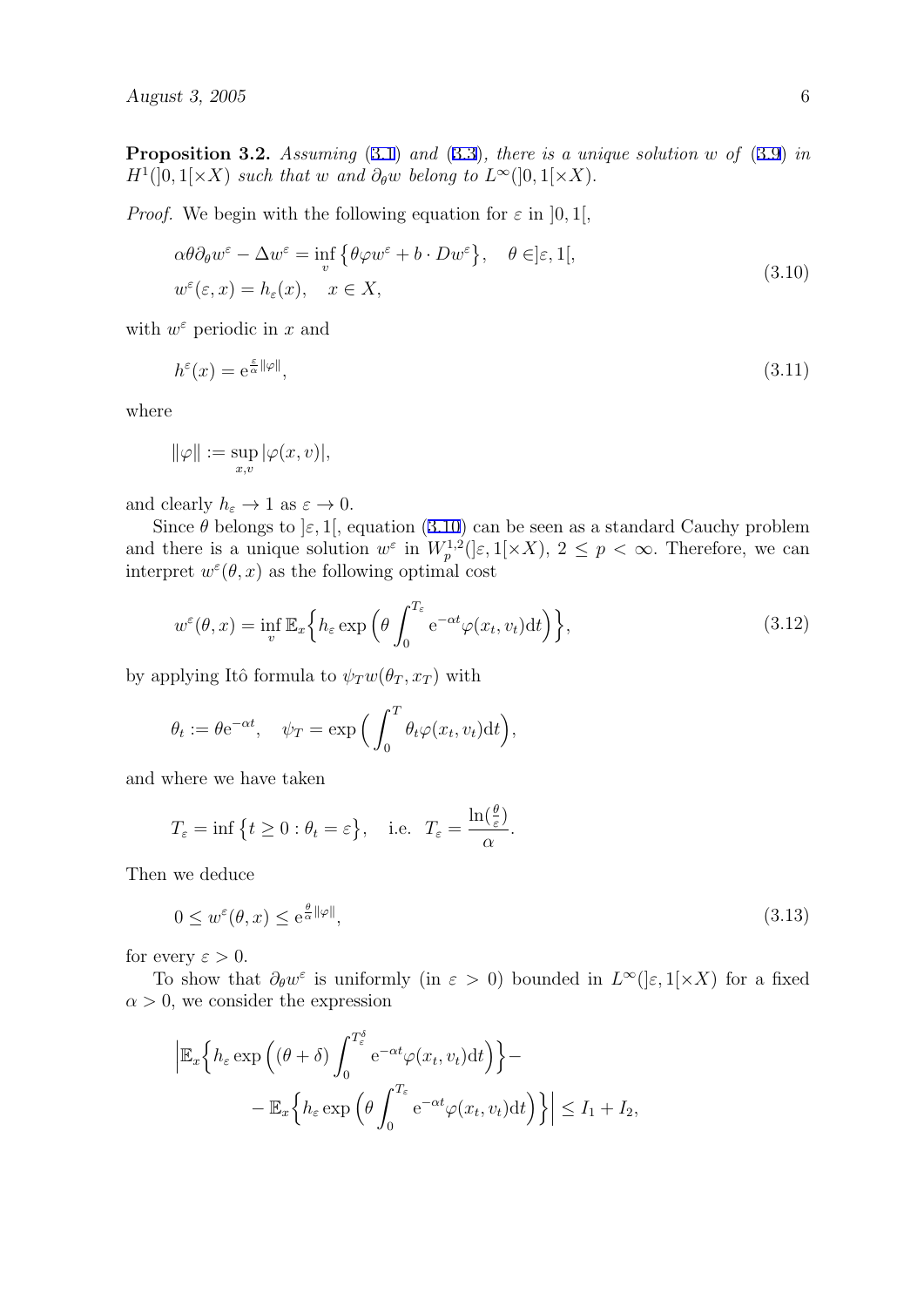with

$$
(\theta + \delta)e^{-\alpha T_{\varepsilon}^{\delta}} = \varepsilon
$$
, i.e.  $T_{\varepsilon}^{\delta} = \frac{\ln(\frac{\theta + \delta}{\varepsilon})}{\alpha}$ 

and

$$
I_1 = \left| \mathbb{E}_x \left\{ h_{\varepsilon} \exp \left( (\theta + \delta) \int_0^{T_{\varepsilon}^{\delta}} e^{-\alpha t} \varphi(x_t, v_t) dt \right) \right\} - \right.
$$
  

$$
- \mathbb{E}_x \left\{ h_{\varepsilon} \exp \left( \theta \int_0^{T_{\varepsilon}^{\delta}} e^{-\alpha t} \varphi(x_t, v_t) dt \right) \right\} \right|,
$$
  

$$
I_2 = \left| \mathbb{E}_x \left\{ h_{\varepsilon} \exp \left( \theta \int_0^{T_{\varepsilon}^{\delta}} e^{-\alpha t} \varphi(x_t, v_t) dt \right) \right\} - \right.
$$
  

$$
- \mathbb{E}_x \left\{ h_{\varepsilon} \exp \left( \theta \int_0^{T_{\varepsilon}} e^{-\alpha t} \varphi(x_t, v_t) dt \right) \right\} \right|,
$$

for  $\delta > 0$  and any arbitrary control. Now

$$
I_1 \leq |h_{\varepsilon}| \mathbb{E}_x \Big\{ \exp \Big( \theta \int_0^{T_{\varepsilon}^{\delta}} e^{-\alpha t} \varphi(x_t, v_t) dt \Big) \Big| \exp \Big( \delta \int_0^{T_{\varepsilon}^{\delta}} e^{-\alpha t} \varphi(x_t, v_t) dt \Big) - 1 \Big| \Big\} \leq
$$
  

$$
\leq |h_{\varepsilon}| \delta \frac{\|\varphi\|}{\alpha} \exp \Big( \frac{(\theta + \delta) \|\varphi\|}{\alpha} \Big),
$$

while

$$
I_2 \le |h_{\varepsilon}| \mathbb{E}_x \Big\{ \exp \Big( \theta \int_0^{T_{\varepsilon}} e^{-\alpha t} \varphi(x_t, v_t) dt \Big) \Big| \exp \Big( \theta \int_{T_{\varepsilon}}^{T_{\varepsilon}^{\delta}} e^{-\alpha t} \varphi(x_t, v_t) dt \Big) - 1 \Big| \Big\} \le
$$
  

$$
\le |h_{\varepsilon}| \exp \Big( \frac{\theta ||\varphi||}{\alpha} \Big) \Big[ \exp \Big( \frac{\theta ||\varphi||}{\alpha} \Big( e^{-\alpha T_{\varepsilon}} - e^{-\alpha T_{\varepsilon}^{\delta}} \Big) \Big) - 1 \Big],
$$

but  $θe^{-αT_ε} = ε$  so that

$$
\theta e^{-\alpha T_{\varepsilon}} - \theta e^{-\alpha T_{\varepsilon}^{\delta}} = \delta e^{-\alpha T_{\varepsilon}^{\delta}} = \frac{\varepsilon \delta}{\theta + \delta}
$$

and

$$
I_2 \leq |h_{\varepsilon}| \exp\left(\frac{\theta ||\varphi||}{\alpha}\right) \left[\exp\left(\frac{\varepsilon \delta ||\varphi||}{\alpha(\theta+\delta)}\right) - 1\right].
$$

Similarly for  $\delta$  < 0, and we deduce a bound of the type

$$
|w^{\varepsilon}(\theta+\delta,x)-w^{\varepsilon}(\theta,x)|\leq C|h_{\varepsilon}|\mathrm{e}^{\frac{\theta}{\alpha}\|\varphi\|}\frac{\|\varphi\|}{\alpha}|\delta|,
$$

and so  $\partial_{\theta} w^{\varepsilon}$  is uniformly (in  $\varepsilon > 0$ ) bounded for a fixed  $\alpha > 0$ .

Now we show that for any  $\theta$  in  $\epsilon$ , 1[ the function  $x \mapsto w^{\epsilon}(\theta, x)$  is bounded in  $W^{2,p}(X)$ , uniformly with respect to  $\varepsilon$  and  $\theta$ . Indeed, for  $\lambda > 0$  sufficiently large, we write the equation in  $w^{\varepsilon}$  as

$$
-\Delta w^{\varepsilon} + \lambda w^{\varepsilon} = \inf_{v} \{ \psi^{\varepsilon}(\cdot, v) + b(\cdot, v) \cdot Dw^{\varepsilon} \},
$$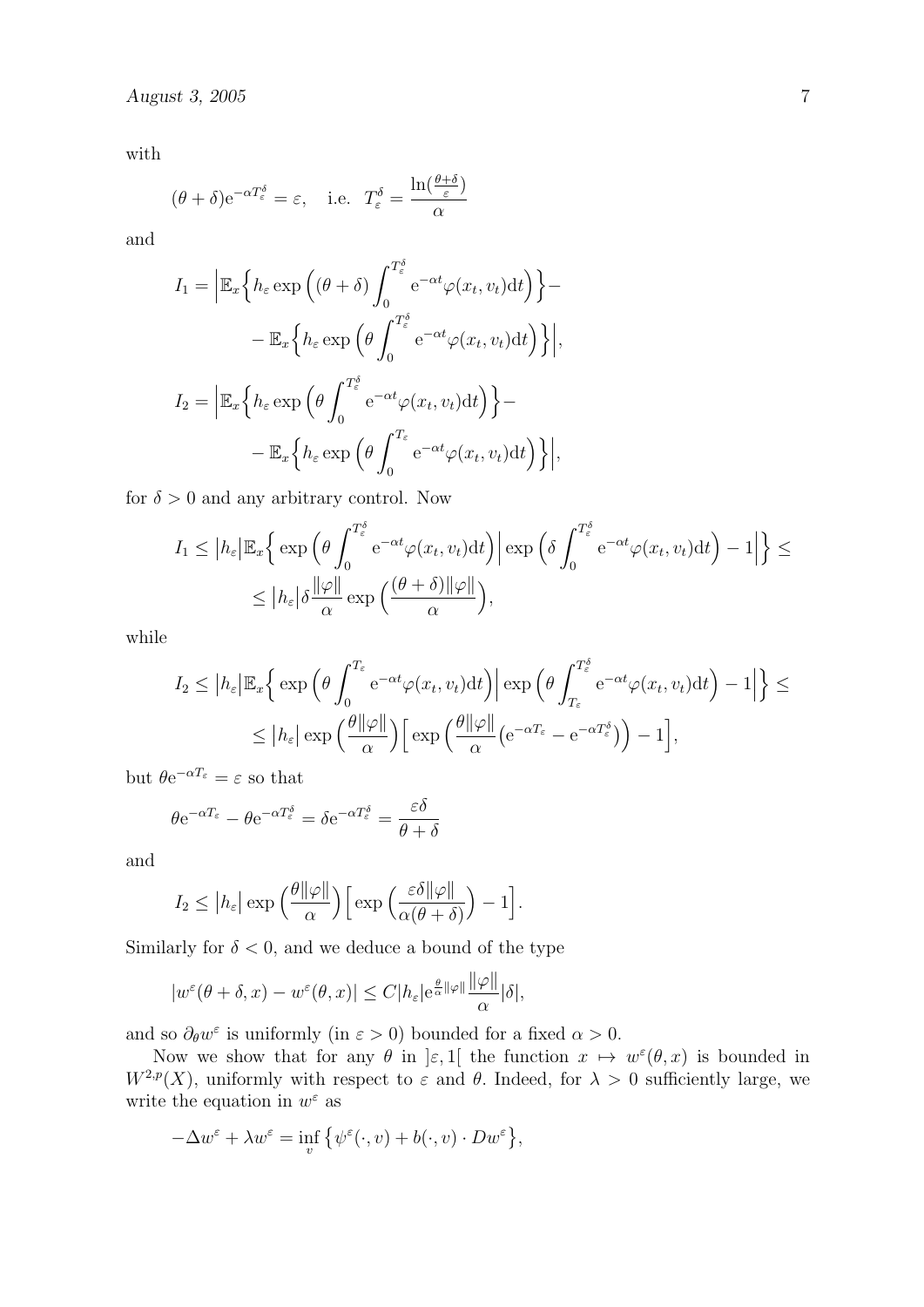with  $\psi^{\varepsilon} = \theta \varphi w^{\varepsilon} + \lambda w^{\varepsilon} - \alpha \theta \partial_{\theta} w^{\varepsilon}$ . Since  $w^{\varepsilon}$  and  $\partial_{\theta} w^{\varepsilon}$  are bounded uniformly in  $\varepsilon$  and *θ,* classic results show that

$$
||w^{\varepsilon}(\theta,\cdot)||_{W^{2,p}(X)} \leq C,
$$

where the constant *C* depends only on the bounds of  $\psi^{\varepsilon}$ , *b* and the constant  $\lambda$ .

Define  $\tilde{w}^{\varepsilon}$  on  $]0,1[\times X]$  as

$$
\tilde{w}^{\varepsilon}(\theta, x) = \begin{cases}\nw^{\varepsilon}(\theta, x), & \theta > \varepsilon, \\
h_{\varepsilon}(x), & \theta \le \varepsilon,\n\end{cases}
$$

which satisfies the same estimates (uniformly in  $\varepsilon$ ) as  $w^{\varepsilon}$ , i.e.,  $\tilde{w}^{\varepsilon} \geq 0$ , bounded and continuous in  $]0,1[\times X]$ , with  $\partial_{\theta}\tilde{w}^{\varepsilon}$  bounded in  $L^{\infty}(]0,1[\times X]$  and  $\tilde{w}^{\varepsilon}(\theta,\cdot)$  bounded in  $W^{2,p}(X)$ , uniformly in  $\theta$ . Thus, by extracting a subsequence, we have in particular,

$$
\tilde{w}^{\varepsilon} \to w
$$
 in  $L^2(0, 1; H^2(X))$  weakly,

and

 $\partial_{\theta} \tilde{w}^{\varepsilon} \to \partial_{\theta} w$  in  $L^2(]0, 1[\times X)$  weakly.

These estimates allow to pass to the limit as  $\varepsilon \to 0$  in

$$
\int_0^1 \alpha \theta \langle \partial_{\theta} \tilde{w}^{\varepsilon}, z \rangle d\theta + \int_0^1 \langle D\tilde{w}^{\varepsilon}, Dz \rangle d\theta -
$$

$$
- \int_0^1 \langle \inf_v \{ \theta \varphi \tilde{w}^{\varepsilon} + b(\cdot, v) \cdot D\tilde{w}^{\varepsilon} \}, z \rangle d\theta = \int_0^{\varepsilon} \langle \inf_v \{ \theta \varphi h_{\varepsilon} \}, z \rangle d\theta
$$

to obtain [\(3.9](#page-5-0)).

We are ready to state

**Theorem 3.3.** *Assume* ([3.1\)](#page-4-0)*–*([3.3\)](#page-5-0)*, then there exits a unique solution u to the equation* ([3.6\)](#page-5-0), [\(3.7](#page-5-0)) such that u and  $\partial_{\theta}u$  belong to  $L^{\infty}(]0,1[\times X)$ , the functions  $x \mapsto u(\theta,x)$  belong *to*  $W^{2,p}(X)$  *and*  $u = u_\alpha(\theta, x)$  *given by* [\(3.5\)](#page-5-0)*.* 

*Proof.* By means of the Itô formula, first with an arbitrary control and next with  $\hat{v}$ defined as the minimizer

$$
\hat{v} = \operatorname{argmin} \{ \theta \varphi(\cdot, v) w + b(\cdot, v) \cdot Dw \},
$$

we obtain

$$
w_{\alpha}(\theta, x) = \inf_{v} \mathbb{E}_{x} \Big\{ \exp \Big( \theta \int_{0}^{\infty} e^{-\alpha t} \varphi(x_{t}, v_{t}) dt \Big) \Big\}.
$$

Now define *u* as

$$
e^{\theta u} = w_{\alpha}, \quad \theta > 0,
$$

 $\Box$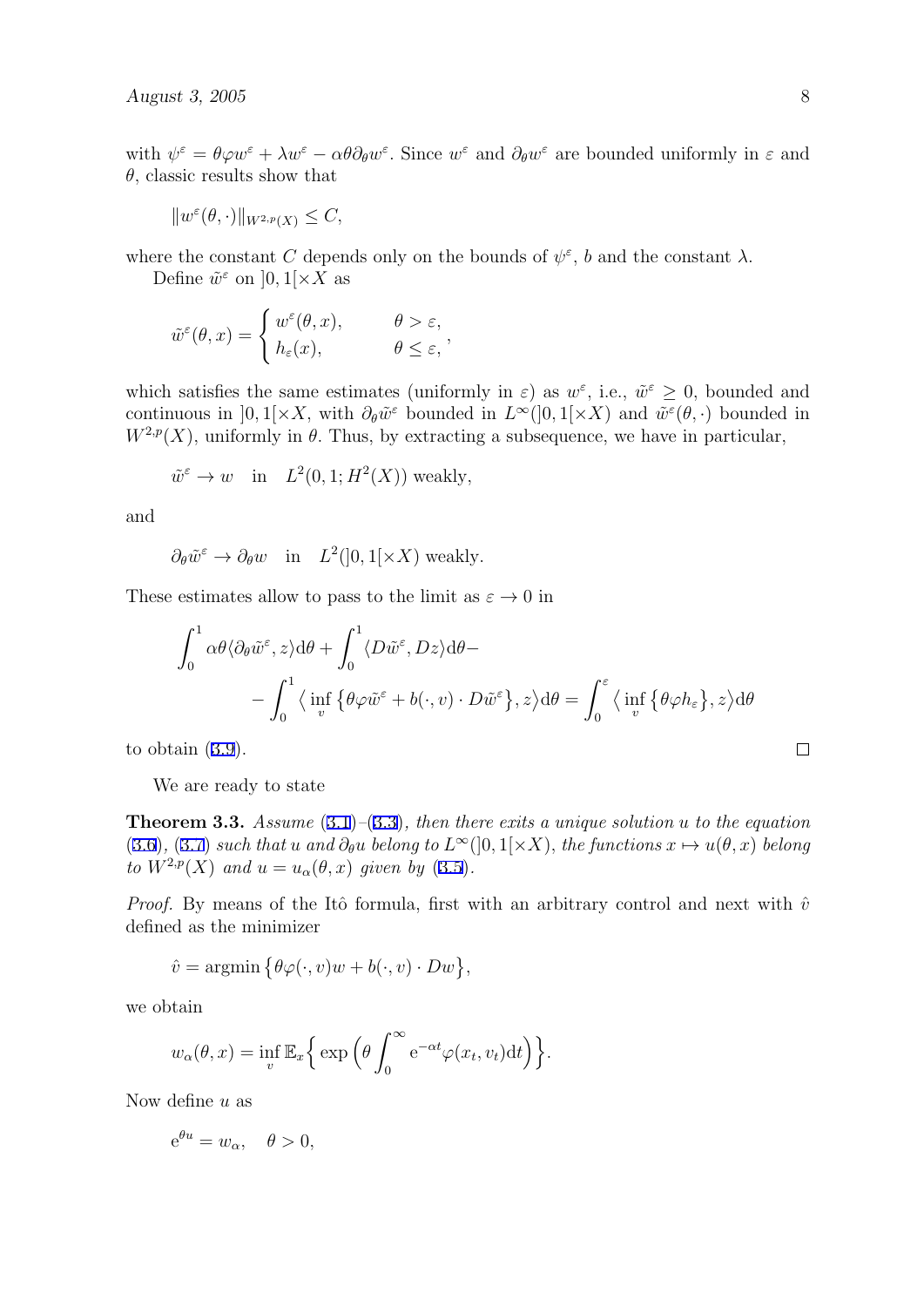<span id="page-9-0"></span>to get

$$
\alpha(u + \theta \partial_{\theta} u) - \Delta u - \theta |Du|^2 = \inf_{v} \{ \varphi(\cdot, v) + b(\cdot, v) \cdot Du \}.
$$

For  $\theta = 0$ , we define  $u(0, x) = \bar{u}$  as the solution of

$$
\alpha \bar{u} - \Delta \bar{u} = \inf_{v} \{ \varphi(\cdot, v) + b(\cdot, v) \cdot D\bar{u} \}, \quad \bar{u} \in W^{2, p},
$$

which is known to exist (see Bensoussan and Lions [[2\]](#page-13-0)).

From the definition of *u* we obtain

$$
u(\theta, x) = \inf_{v} I_{\alpha}(\theta, x, v),
$$

which conclude the proof, in view of the regularity of  $w_\alpha$ .

 $\Box$ 

# **4 Asymptotics**

The first step is to obtain estimates on  $u_{\alpha}$  independent of  $\alpha$ .

*•***Estimate of** *αuα*:

As seen before, for  $\theta > 0$  and  $\varphi \ge 0$ , we have

$$
1 \le w_{\alpha} \le e^{\frac{\theta ||\varphi||}{\alpha}},
$$

and therefore

$$
0 \le u_{\alpha} \le \frac{\|\varphi\|}{\alpha},
$$

so

$$
0 \le \alpha u_{\alpha}(x) \le \|\varphi\|, \quad \forall \alpha > 0. \tag{4.1}
$$

•**Estimate of**  $\alpha(u_{\alpha} + \theta \partial_{\theta} u_{\alpha}) = \alpha \partial_{\theta}(\theta u_{\alpha})$ :

Define

$$
\Phi_{\alpha} := \int_0^{\infty} e^{-\alpha t} \varphi(x_t, v_t) dt,
$$
  

$$
\Psi_{\alpha} := \ln \mathbb{E}_x \{ e^{\theta \Phi_{\alpha}} \} = \ln \int_{\Omega} e^{\theta \Phi_{\alpha}(\omega)} P_x(d\omega).
$$

Clearly

$$
\Psi_{\alpha}(x,v,\theta+\delta)=\Psi_{\alpha}(x,v,\theta)+\delta\partial_{\theta}\Psi_{\alpha}(x,v,\theta+\eta\delta),
$$

for some  $\eta$  in  $(0, 1)$ *.* Since

$$
\partial_{\theta} \Psi_{\alpha} = \frac{\mathbb{E}_{x} \{ \Phi_{\alpha} e^{\theta \Phi_{\alpha}} \}}{\mathbb{E}_{x} \{ e^{\theta \Phi_{\alpha}} \}},
$$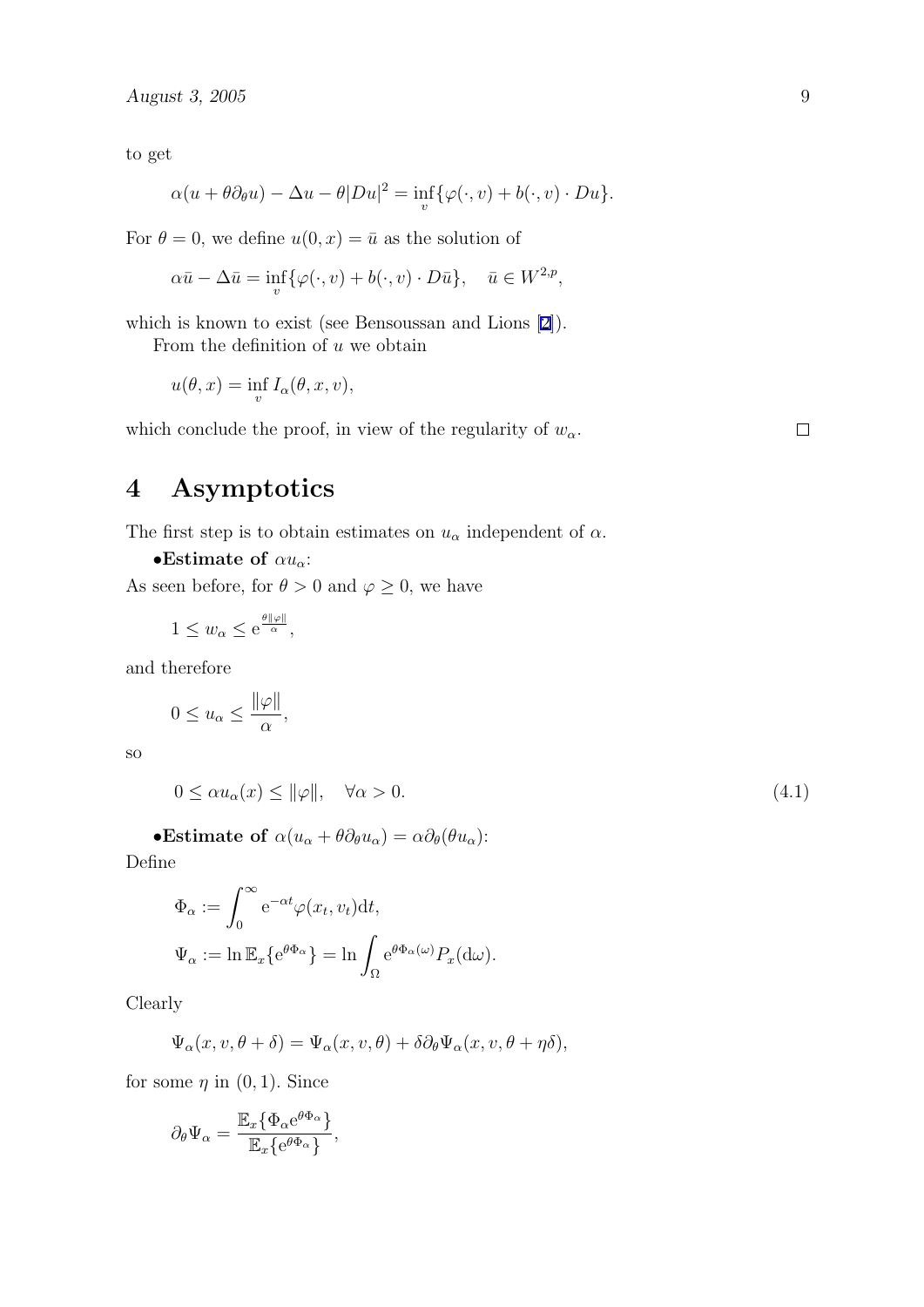<span id="page-10-0"></span>if  $K = ||\varphi||$  then we have

$$
0 \leq \partial_{\theta} \Psi_{\alpha} \leq \frac{K \mathbb{E}_{x} \{ e^{\theta \Phi} \}}{\alpha \mathbb{E}_{x} \{ e^{\theta \Phi} \}} = \frac{K}{\alpha},
$$

and

$$
|\Psi_{\alpha}(x,v,\theta+\delta)-\Psi_{\alpha}(x,v,\theta)|\leq |\delta|\frac{K}{\alpha}.
$$

Therefore

$$
|(\theta + \delta)u_{\alpha}(\theta + \delta, x) - \theta u_{\alpha}(\theta, x)| \leq |\delta| \frac{\theta K}{\alpha}
$$

so

$$
\left|\partial_{\theta}\left(\theta u_{\alpha}(\theta,x)\right)\right| \leq \frac{\theta K}{\alpha},\tag{4.2}
$$

i.e.,  $\alpha \partial_{\theta}(\theta u_{\alpha})$  is bounded uniformly in  $\alpha$ .

•**Estimate of**  $|Du_{\alpha}|_{L^2}$ :

The equation in  $u_{\alpha}$  can be written as

$$
-\Delta u_{\alpha} - b_{\alpha} \cdot Du_{\alpha} = \theta |Du_{\alpha}|^2 + \psi_{\alpha} - \alpha u_{\alpha}, \qquad (4.3)
$$

with

$$
b_{\alpha} = b(x, v_{\alpha}), \qquad \psi_{\alpha} = \varphi(x, v_{\alpha}) - \alpha \theta \partial_{\theta} u_{\alpha},
$$
  

$$
v_{\alpha}(x) = \operatorname{argmin} \{ \varphi(\cdot, v) + b(\cdot, v) \cdot Du_{\alpha}(x) \}.
$$

Let  $m_{\alpha}$  be the density invariant probability measure corresponding to the operator  $-\Delta - b_{\alpha} \cdot D$  (e.g., see Bensoussan [\[1\]](#page-13-0)), which satisfies

$$
0 < \delta_0 \le m_\alpha \le \delta_1.
$$

Multiplying (4.3) by  $m_{\alpha}$  and using the equation for  $m_{\alpha}$ , we deduce

$$
0 = \theta \int_X |Du_\alpha|^2 m_\alpha dx + \int_X (\psi_\alpha - \alpha u_\alpha) m_\alpha dx.
$$
 (4.4)

Since  $\delta_0$  and  $\delta_1$  depend only on the  $L^{\infty}$  norm of *b*, they are independent of  $\alpha$  and  $\theta$ . Therefore (4.4) gives

$$
\theta |Du_{\alpha}|_{L^{2}(X)}^{2} \leq C, \quad \forall \alpha, \theta,
$$
\n(4.5)

i.e., a bound on  $|Du_{\alpha}|_{L^2(X)}$  uniformly in  $\alpha > 0$  and  $\theta$  in  $[\varepsilon, 1]$ , for every  $\varepsilon > 0$ .

•**Estimate of**  $u_{\alpha} - \bar{u}_{\alpha}$ :

Let us define

$$
\bar{u}_{\alpha}(\theta) := \int_{X} u_{\alpha}(\theta, x) dx
$$
 and  $\Lambda_{\alpha}(\theta, x) := u_{\alpha}(\theta, x) - \bar{u}_{\alpha}(\theta)$ .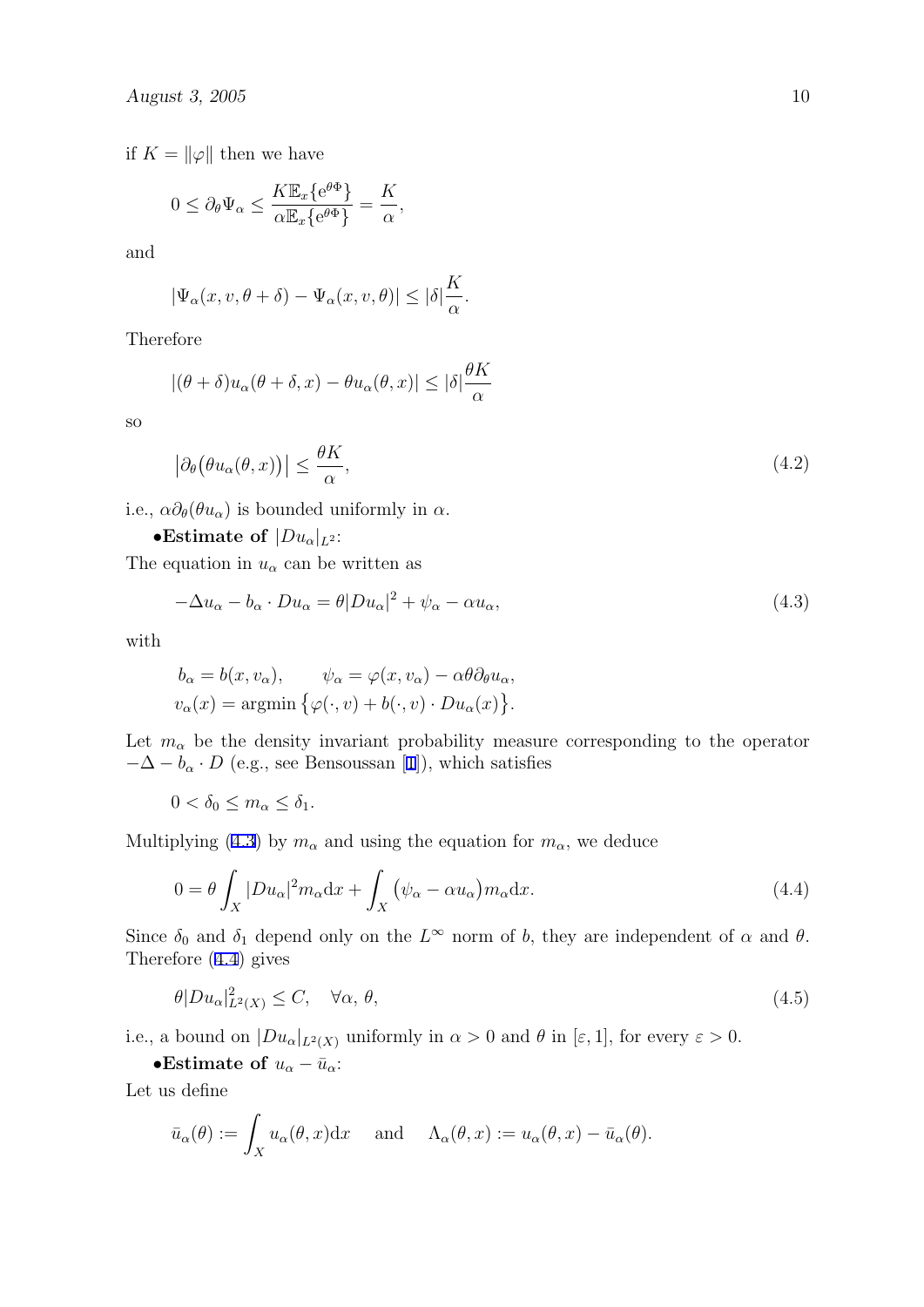<span id="page-11-0"></span>The equation for  $\Lambda_{\alpha}$  is

$$
-\Delta\Lambda_{\alpha} = -\alpha \partial_{\theta}(\theta u_{\alpha}) + \theta |D\Lambda_{\alpha}|^{2} + \inf_{v} \{ \varphi(\cdot, v) + b(\cdot, v) \cdot D\Lambda_{\alpha} \}.
$$
 (4.6)

and by Poincaré inequality we have

 $|\Lambda_{\alpha}|_{L^{2}(X)} \leq C|Du_{\alpha}|_{L^{2}(X)}$ .

Considering  $\theta$  as a parameter in (4.6) and since  $\alpha \partial_{\theta}(\alpha u_{\alpha})$  is bounded, we have

$$
\sqrt{\theta} |\Lambda_{\alpha}|_{L^2(X)} \leq C,
$$

moreover, we can mimic the arguments in Lemmas 4.7 and 4.8 of Bensoussan and Frehse [[5\]](#page-13-0) to obtain

$$
\sqrt{\theta} |\Lambda_{\alpha}|_{L^{\infty}(X)} \le C,\tag{4.7}
$$

for some constant  $C > 0$ , uniformly in  $\alpha$  and  $\theta$ . Furthermore, considering  $z_{\alpha}(\theta, x) =$  $\theta \Lambda_{\alpha}(\theta, a)$ , which satisfies

$$
-\Delta z_{\alpha} = -\alpha \theta \partial_{\theta} (\theta u_{\alpha}) + |Dz_{\alpha}|^2 + \inf_{v} \{ \theta \varphi(\cdot, v) + b(\cdot, v) \cdot Dz_{\alpha}(\theta, \cdot) \},
$$

so that one can apply Theorem 3.7 of Bensoussan and Frehse [[5](#page-13-0)] to deduce

$$
||z_{\alpha}||_{C^{\delta}(X)} \leq C,
$$

i.e.,

$$
\theta|\Lambda_{\alpha}|_{C^{\delta}(X)} \leq C,\tag{4.8}
$$

for some constant  $C > 0$ , uniformly in  $\alpha$  and  $\theta$ .

**•Passage to the limit a**  $\alpha \to 0$ :

(a) First we look at  $\alpha u_{\alpha}(\theta, x)$ . In view of [\(4.1](#page-9-0)), [\(4.2](#page-10-0)) and (4.8), taking a sub-sequence we have

 $\alpha u_{\alpha} \to \xi$ , (4.9)

uniformly on every compact subset of  $Q = ]0,1[\times X]$ . Let us show that  $\xi$  does not depend on *x.* Indeed, since

$$
\sqrt{\theta}\Lambda_{\alpha} = \sqrt{\theta}[u_{\alpha}(\theta, x) - \bar{u}_{\alpha}(\theta)]
$$

is bounded, we have *α √*  $\theta \Lambda_{\alpha} \to 0$  and therefore

$$
\lim_{\alpha \to 0} \alpha [u_{\alpha}(\theta, x) - \bar{u}_{\alpha}(\theta)] = 0, \quad \forall x \in X, \ \theta > 0.
$$

On the other hand, since  $u_{\alpha}(0, x) = u_{\alpha}^{0}(x)$  we know that  $\alpha u_{\alpha}^{0}(x)$  must converge to a constant too.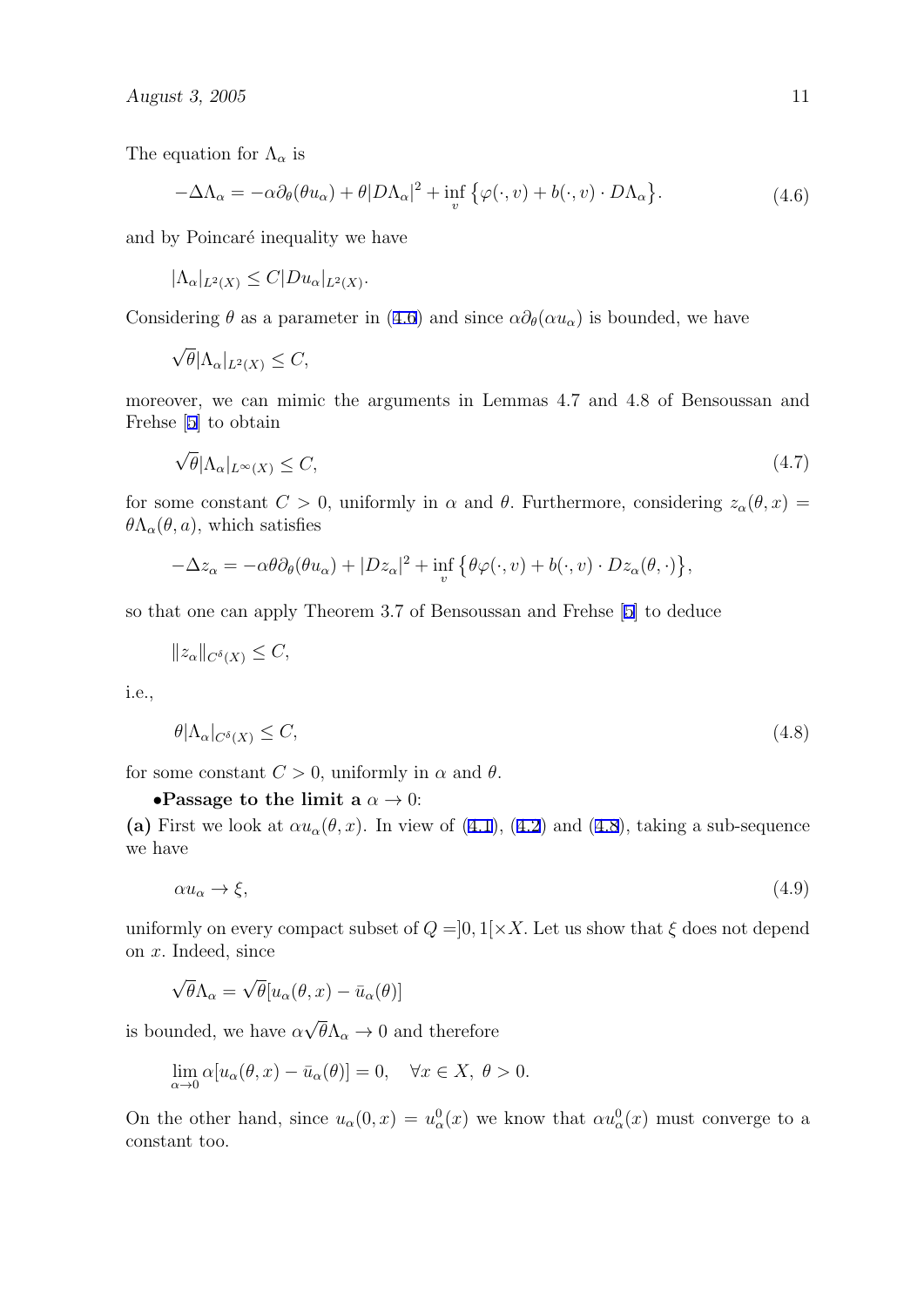<span id="page-12-0"></span>Now, since  $\theta \partial_{\theta}(\alpha u_{\alpha})$  is bounded, we deduce that

$$
\theta \partial_{\theta}(\alpha u_{\alpha}) \to \theta \frac{d\xi}{d\theta}
$$

weakly-star in  $L^{\infty}$ ,

**(b)** Then we pass to the limit in the equation of  $\Lambda_{\alpha}$ , for each  $\theta > 0$  fixed. By means of the equation ([4.6\)](#page-11-0) and the previous bounds on  $u_{\alpha}$ , in particular ([4.2\)](#page-10-0), [\(4.5](#page-10-0)) and [\(4.8](#page-11-0)), we can find a subsequence such that

 $\Lambda_{\alpha} \to u$  in  $H^1(X)$  weakly and  $L^{\infty}(X)$  strongly

as  $\alpha \to 0$ . Therefore

$$
\int_X \Delta \Lambda_\alpha \left( \Lambda_\alpha - u \right) \mathrm{d}x \to 0,
$$

since  $\Delta\Lambda_{\alpha}$  is bounded in  $L^{1}(X)$ . This is,

$$
\int_X D\Lambda_\alpha \cdot D\Lambda_\alpha \mathrm{d}x \to \int_X D\Lambda_\alpha \cdot D u \mathrm{d}x.
$$

However, due to the weak convergence in  $H^1(X)$  we have

$$
\int_X D\Lambda_\alpha \cdot Dudx \to \int_X Du \cdot Dudx,
$$

which yields

$$
\int_X |D\Lambda_\alpha - Du|^2 \mathrm{d}x \to 0,
$$

i.e.,  $\Lambda_{\alpha} \to u(\theta, \cdot)$  strongly in  $H^1(X)$ .

Hence, if we call  $\chi(\theta)$  the limit of  $\alpha \partial_{\theta}(\theta u_{\alpha})$  we see that the couple  $(\chi, u)$  satisfies

$$
\begin{cases}\n\chi - \Delta u = \theta |Du|^2 + \inf_{v} \{\varphi(\cdot, v) + b(\cdot, v) \cdot Du(\cdot)\}, & u \in H^1(X), \\
\int_X u(\theta, x) dx = 0, & \forall \theta > 0.\n\end{cases}
$$
\n(4.10)

But form Nagai [\[10\]](#page-14-0) (who treats a more difficult case in  $\mathbb{R}^d$  and unbounded  $\varphi$ , and therefore the result applies a fortiori to our simple case) there exists a unique pair  $(\chi, u)$  satisfying  $(4.10)$  and

$$
\chi(\theta) = \lim_{T \to \infty} \frac{u(T, x)}{T},
$$

with  $u(T, x)$  given by ([1.5\)](#page-2-0). Therefore we conclude that

$$
\frac{\mathrm{d}\big(\theta\xi(\theta)\big)}{\mathrm{d}\theta} = \chi(\theta),
$$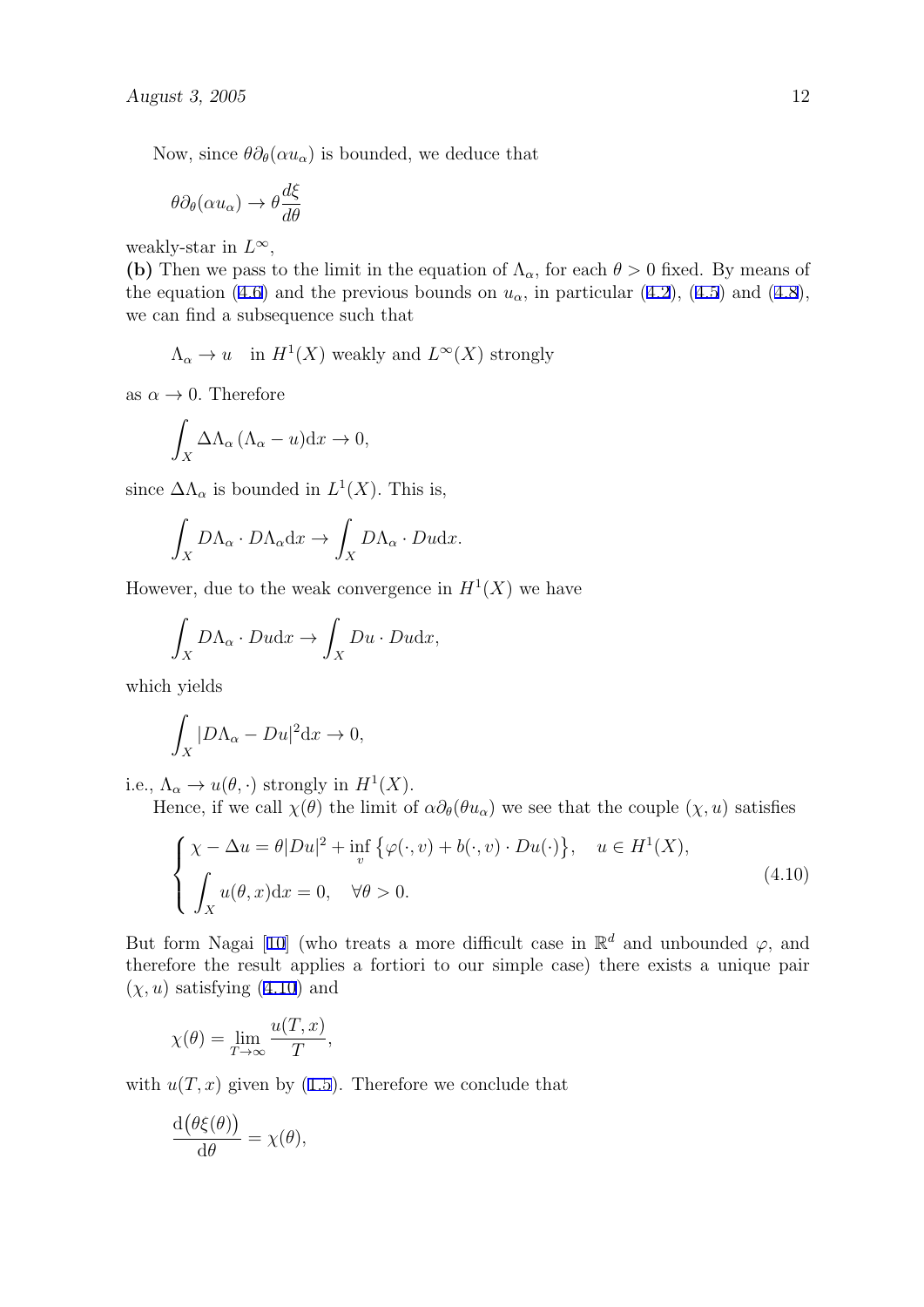<span id="page-13-0"></span>which gives

$$
\xi(\theta) = \frac{1}{\theta} \int_0^{\theta} \chi(r) dr,
$$

i.e.,

$$
\lim_{\alpha \to 0} \alpha u_{\alpha}(\theta, x) = \frac{1}{\theta} \int_0^{\theta} \chi(r) dr.
$$
\n(4.11)

We have shown the desired result summarized as

**Theorem 4.1.** *Under the assumptions of Section [3](#page-4-0) we have*

$$
\lim_{\alpha \to 0} \alpha \partial_{\theta} (\alpha u_{\alpha}(\theta, x)) = \chi(\theta),
$$
  

$$
\lim_{\alpha \to 0} \left[ u_{\alpha}(\theta, x) - \int_{X} u_{\alpha}(\cdot, x) dx \right] = u(\theta, x),
$$

*where*  $(\chi, u)$  *is the unique solution of*  $(4.10)$  $(4.10)$ *,* 

$$
\chi(\theta) = \liminf_{T \to \infty} \frac{1}{T} \inf_v \left[ \frac{1}{\theta} \ln \mathbb{E}_x \left\{ \exp \left( \theta \int_0^T \varphi(x_t, v_t) dt \right) \right\} \right],
$$

*and* (4.11) *holds.*

To conclude, let us mention that certainly, the above result remain true for reflected diffusion processes in a bounded region of  $\mathbb{R}^d$ . The case in the whole space  $\mathbb{R}^d$  or diffusion with jumps requires a more elaborated technique, and it may be the subject of future research.

## **References**

- [1] A. Bensoussan, *Perturbation methods in optimal control*, Wiley, New York, 1988.
- [2] A. Bensoussan and J.L. Lions, *Applications des inéquations variationnelles en contrôle stochastique*, Dunod, Paris 1978.
- [3] A. Bensoussan and J.L. Lions, *Contrôle impulsionnel et inéquations quasi variationnelles*, Dunod, Paris 1982.
- [4] A. Bensoussan and J.H. Van Schuppen, Optimal control of partially observable stochastic systems with an exponential of integral performance index, *SIAM J. Control Optim.*, **23** (1985), 599–613.
- [5] A. Bensoussan and J. Frehse, *Regularity results for nonlinear elliptic systems and applications*, Springer-Verlag, New-York, 2002.
- [6] W.H. Fleming and W.M. McEneaney, Risk-sensitive control on an infinite time horizon, *SIAM J. Control Optim.*, **33** (1995), 1881–1915.

 $\Box$